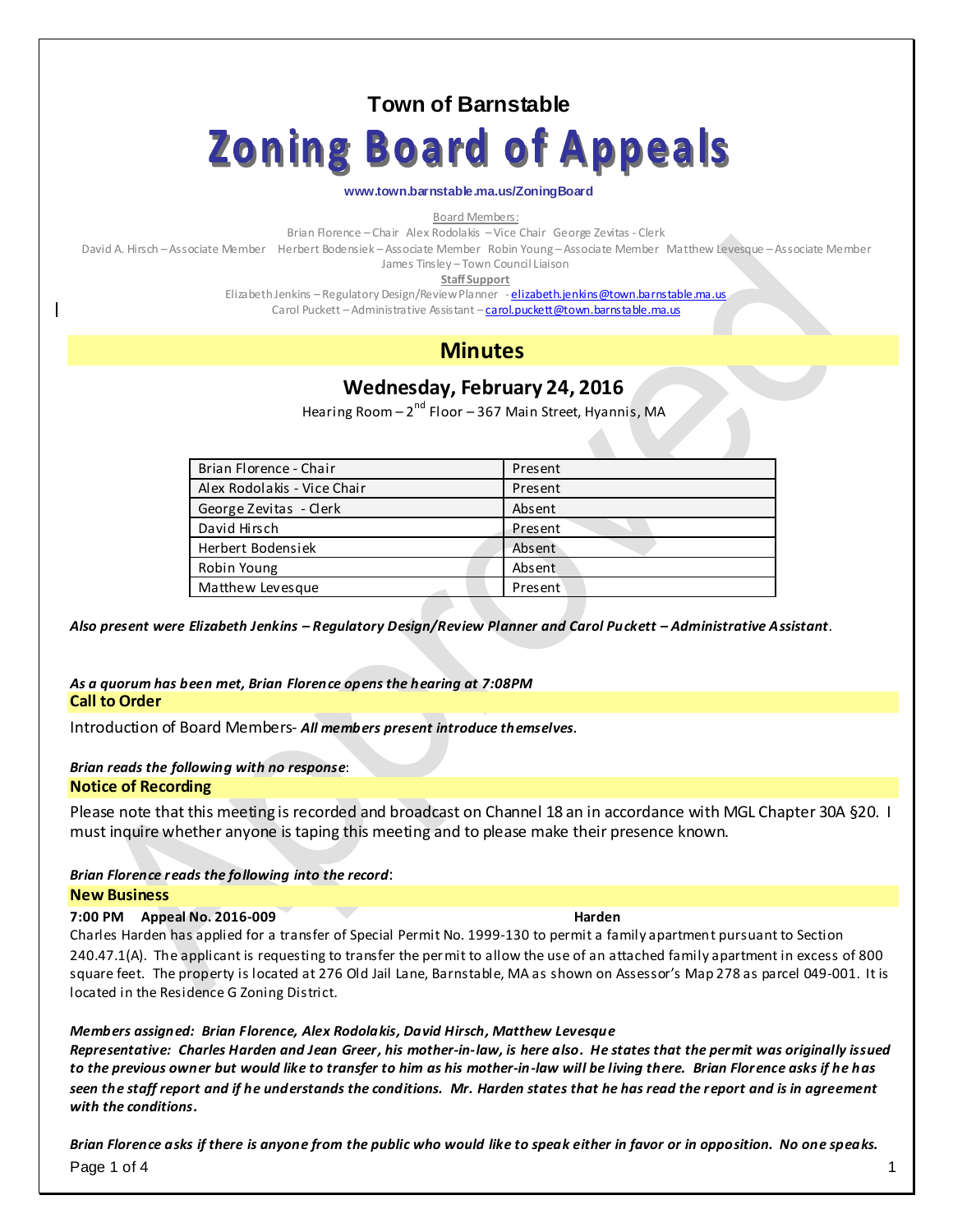#### *Matt Levesque makes findings:*

Special Permit Findings

- The application falls within a category specifically excepted in the ordinance for a grant of a special permit: Section 240-47.1(A)(1) of the Zoning Ordinance allows for a family apartment greater than 800 square feet, not to exceed 1,200 square feet, with a Special Permit from the Zoning Board of Appeals.
- **Site Plan Review is not required for single-family residential structures or family apartments.**
- After an evaluation of all the evidence presented, the proposal fulfills the spirit and intent of the Zoning Ordinance and would not represent a substantial detriment to the public good or the neighborhood affected.

# *Vote:*

#### *All in favor*

#### *Motion is made by Matt Levesque to grant the relief being sought with the following conditions:*

#### **Conditions**

- 1. Special Permit No. 2016-009 is granted to Charles Harden to authorize an existing family apartment of approximately 1,100 square feet at 276 Old Jail Lane, Barnstable.
- 2. The family apartment shall be a one bedroom unit and shall not be expanded without further relief from this Board.
- 3. The family apartment shall be maintained in compliance with the requirements of §240-47.1.
- 4. There shall be no renting of rooms or lodging permitted on the property during the life of this permit.
- 5. When the family apartment is vacated or upon noncompliance with any condition or representation made, including but not limited to occupancy or ownership, the use of the fa mily apartment shall be terminated and this permit shall become null and void. The applicant or property owner shall be responsible for the removal of the kitchen, unless the unit is properly permitted under the Accessory Affordable Apartment Program.
- 6. The decision shall be recorded at the Barnstable County Registry of Deeds and copies of the recorded decision shall be submitted to the Zoning Board of Appeals Office and the Building Division prior to issuance of a Certificate of Occupancy for the family apartment. The rights authorized by this special permit must be exercised within two years, unless extended.

#### *Seconded by David Hirsch*

*Vote: All in favor*

## **GRANTED WITH CONDITIONS**

## *At 7:13, Brian Florence reads the following into the record:*

#### **7:01 PM Appeal No. 2016-010 DeCleaning Group, Inc.**

DeCleaning Group, Inc., as lessee, has applied for a Special Permit pursuant to Section 240-25(C) Conditional Uses in the Highway Business District. The applicant is proposing to change the use of the property from a fish market to a private laundry and to renovate the premises and install commercial laundry equipment. The property is located at 406 West Main Street, Hyannis, MA as shown on Assessor's Map 269 as Parcel 181; accessory uses are located on 12 LaFrance Avenue, Hyannis as shown on Assessor's Map 269 as Parcel 050. It is in the Highway Business (HB) and the Wellhead Protection Overlay Zoning Districts.

#### *Members assigned: Brian Florence, Alex Rodolakis, David Hirsch, Matthew Levesque*

Page 2 of 4 2 *Representative Attorney John Kenney is here representing the owner, Geraldo Baracho. Attorney Kenney gives a summary of relief being requested. He states that in the memo he previously submitted there is an aerial photo and directs the board members to that exhibit (Exhibit A). He states that the subject building is the site of the previous Cape Fish and Lobst er. These two properties are owned by the same owner under two different trusts. He states that the applicant will not be using any portion of the infrastructure. His client will put a wider glass door and shingle the left side and back of the building, repainting and re-landscape and some improvements that are not in his memo. It has been through Sit e Plan Review and approved. This will be an allowed use in the district. It is also in the well head protection district. Intended to be private laundry service and will not be open to the public. The applicant will install 6 commercial washer and dryers and two folding pressing machines. Hours of operation will be from 8:00 am to 9:00 pm, 7 days a week. There will be 3 to 4 employees. Most of the year, it will be 2 employees in the morning and 3 in the afternoon. However, in the peak season there will be 3 employees in the morning and*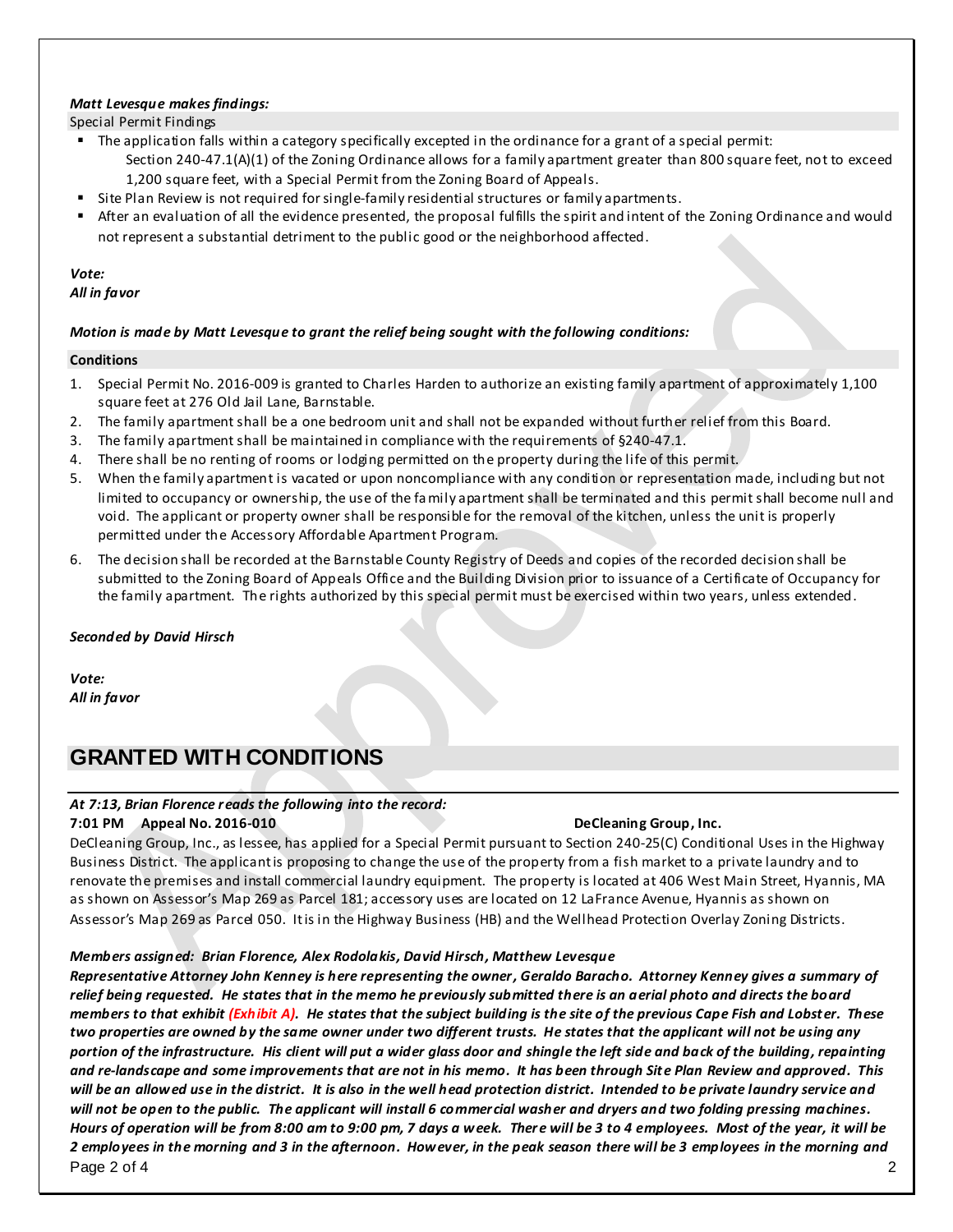*4 in the afternoon. One box truck will be picking up and dropping off laundry equaling 3 trips per day in the busy season. As for cleaning products, they will be using small quantities of 3 products. The safety data sheets have been submitted because the property is locat ed in the well head protection overlay district and was reviewed at Site Plan Review. He states that the Building Commissioner, Tom Perry, has reviewed the data sheet and was satisfied. As for parking, they will not be using all the spaces and the only traffic will be from the employees and the delivery truck. They will accept a condition to remove some of the sidewalk in the front the building, install grass and perhaps a split rail fence. He states that Elizabeth Jenkins had also proposed an additional condition about hazardous mat erials monitoring which they are agreeable to. He states that the applicant would like to store 2 of each of the 3 products.* 

*Alex Rodolakis asks about signage. Attorney Kenney clarifies with the applicant and states that there will be no signage. Alex Rodolakis asks about a designated trash enclosure. The applicant states that the dumpster will be in the same fenced-in area and will meet Board of Health requirements for dumpster screening.* 

*Attorney Kenney states that the front door will be used and can put down fieldstone. Employees will be coming in on the LaFrance Avenue side. Hours will be 8 am to 9 pm, 7 days a week. Kenney and applicant concur. Applicant will be fixing the outside first and then he will fix the inside. They discuss landscaping.* 

*Brian Florence confirms that 30 gallons is the maximum of product that will be on site.* 

#### *David Hirsch makes findings:*

Special Permit Findings

- **1.** In Application No. 2016-010, De Cleaning Group, Inc. has requested a Conditional Use Special Permit for a private commercial laundry at 406 West Main Street, with accessory parking and loading located on a leased portion of 12 LaFrance Avenue, Hyannis.
- **2.** Section 240-25(C)(1) of the Zoning Ordinance allows any use permitted in the B District with a Conditional Use Special Permit. A private laundry would be permitted in the HB District with a special permit from this Board.
- **3.** The proposed use and plan received Site Plan Approval, as evidence by the letter dated November 24, 2016.
- **4.** After an evaluation of all the evidence presented, the proposal fulfills the spirit and intent of the Zoning Ordinance and would not represent a substantial detriment to the public good or the neighborhood affected.
- **5.** The proposed use of the property will not substantially adversely affect the public health, safety, welfare, comfort or convenience of the community.
- **6.** The proposed commercial use and reuse of the existing building are consistent with the Local Comprehensive Plan, which designates the area for commercial infill and redevelopment.

#### *Vote: All in favor*

*Motion is made by David Hirsch to grant the relief being sought with the conditions as outlined in the staff report dated January 18, 2016 and herein with an additional condition that the applicant will obtain hazardous mat erials storage permits from t he Board of Health and shall comply with all hazardous waste material monitoring requirements. Also, that the hours of operation will be 8:00 am to 9:00 pm, 7 days a week and another condition that the pavement in the front of the building shall be removed and replaced with an impervious landscape mat erial and a fence to discourage people from driving on the newly landscaped area.* 

#### **Conditions**

- 1. Special Permit No. 2016-010 is granted to De Cleaning Group, Inc. to allow a private, commercial laundry in the existing building at 406 West Main Street, with accessory parking and loading in the leased area located at 12 LaFrance Avenue, Hyannis.
- 2. The property shall be improved and maintained in substantial conformance with the plan entitled "Site Plan 406 West Main Street, Hyannis, MA" dated September 27, 2015, drawn and stamped by Baxter Nye Engineering and Surveying.
- 3. There shall be no expansion of the building without prior approval from the Board.
- 4. The laundry shall not be open to the public.
- 5. Use of the parking area in front of the building, along West Main Street, is prohibited.